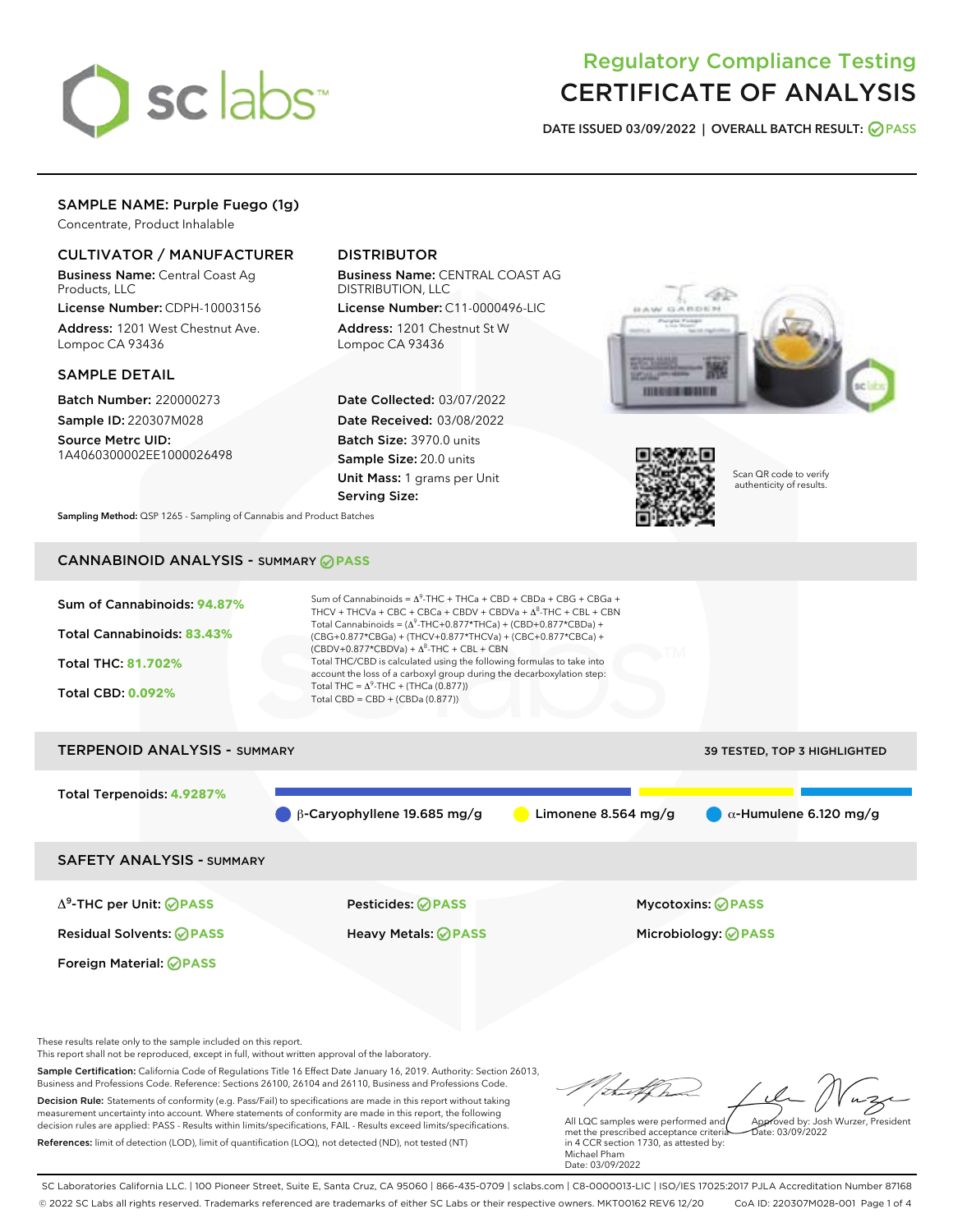



PURPLE FUEGO (1G) | DATE ISSUED 03/09/2022 | OVERALL BATCH RESULT: @ PASS

#### CANNABINOID TEST RESULTS - 03/09/2022 2 PASS

Tested by high-performance liquid chromatography with diode-array detection (HPLC-DAD). **Method:** QSP 1157 - Analysis of Cannabinoids by HPLC-DAD

#### TOTAL CANNABINOIDS: **83.43%**

Total Cannabinoids (Total THC) + (Total CBD) + (Total CBG) + (Total THCV) + (Total CBC) +  $(Total CBDV) +  $\Delta^8$ -THC + CBL + CBN$ 

TOTAL THC: **81.702%** Total THC (Δ<sup>9</sup> -THC+0.877\*THCa)

TOTAL CBD: **0.092%** Total CBD (CBD+0.877\*CBDa)

TOTAL CBC: 0.336% Total CBC (CBC+0.877\*CBCa)

> TOTAL CBDV: ND Total CBDV (CBDV+0.877\*CBDVa)

TOTAL CBG: 0.97% Total CBG (CBG+0.877\*CBGa) TOTAL THCV: 0.332% Total THCV (THCV+0.877\*THCVa)

| <b>COMPOUND</b>  | LOD/LOQ<br>(mg/g)          | <b>MEASUREMENT</b><br><b>UNCERTAINTY</b><br>(mg/g) | <b>RESULT</b><br>(mg/g) | <b>RESULT</b><br>(%) |
|------------------|----------------------------|----------------------------------------------------|-------------------------|----------------------|
| <b>THCa</b>      | 0.05/0.14                  | ±18.227                                            | 911.37                  | 91.137               |
| $\Delta^9$ -THC  | 0.06/0.26                  | ±0.476                                             | 17.75                   | 1.775                |
| <b>CBGa</b>      | 0.1 / 0.2                  | ±0.40                                              | 9.8                     | 0.98                 |
| <b>CBCa</b>      | 0.07 / 0.28                | ±0.146                                             | 3.83                    | 0.383                |
| <b>THCVa</b>     | 0.07/0.20                  | ±0.141                                             | 3.79                    | 0.379                |
| <b>CBG</b>       | 0.06/0.19                  | ±0.034                                             | 1.11                    | 0.111                |
| <b>CBDa</b>      | 0.02/0.19                  | ±0.024                                             | 1.05                    | 0.105                |
| $\Lambda^8$ -THC | 0.1/0.4                    | N/A                                                | <b>ND</b>               | <b>ND</b>            |
| <b>THCV</b>      | 0.1/0.2                    | N/A                                                | <b>ND</b>               | <b>ND</b>            |
| <b>CBD</b>       | 0.07/0.29                  | N/A                                                | <b>ND</b>               | <b>ND</b>            |
| <b>CBDV</b>      | 0.04 / 0.15                | N/A                                                | <b>ND</b>               | <b>ND</b>            |
| <b>CBDVa</b>     | 0.03/0.53                  | N/A                                                | <b>ND</b>               | <b>ND</b>            |
| <b>CBL</b>       | 0.06 / 0.24                | N/A                                                | <b>ND</b>               | <b>ND</b>            |
| <b>CBN</b>       | 0.1/0.3                    | N/A                                                | <b>ND</b>               | <b>ND</b>            |
| <b>CBC</b>       | 0.2 / 0.5                  | N/A                                                | <b>ND</b>               | <b>ND</b>            |
|                  | <b>SUM OF CANNABINOIDS</b> |                                                    | 948.7 mg/g              | 94.87%               |

#### **UNIT MASS: 1 grams per Unit**

| $\Delta^9$ -THC per Unit               | 1100 per-package limit | 17.75 mg/unit  | <b>PASS</b> |
|----------------------------------------|------------------------|----------------|-------------|
| <b>Total THC per Unit</b>              |                        | 817.02 mg/unit |             |
| <b>CBD</b> per Unit                    |                        | <b>ND</b>      |             |
| <b>Total CBD per Unit</b>              |                        | $0.92$ mg/unit |             |
| <b>Sum of Cannabinoids</b><br>per Unit |                        | 948.7 mg/unit  |             |
| <b>Total Cannabinoids</b><br>per Unit  |                        | 834.3 mg/unit  |             |

#### TERPENOID TEST RESULTS - 03/09/2022

Terpene analysis utilizing gas chromatography-flame ionization detection (GC-FID). **Method:** QSP 1192 - Analysis of Terpenoids by GC-FID

| <b>COMPOUND</b>         | LOD/LOQ<br>(mg/g) | <b>MEASUREMENT</b><br><b>UNCERTAINTY</b><br>(mg/g) | <b>RESULT</b><br>(mg/g)                         | <b>RESULT</b><br>$(\%)$ |
|-------------------------|-------------------|----------------------------------------------------|-------------------------------------------------|-------------------------|
| β-Caryophyllene         | 0.004 / 0.012     | ±0.5453                                            | 19.685                                          | 1.9685                  |
| Limonene                | 0.005 / 0.016     | ±0.0951                                            | 8.564                                           | 0.8564                  |
| $\alpha$ -Humulene      | 0.009/0.029       | ±0.1530                                            | 6.120                                           | 0.6120                  |
| Linalool                | 0.009 / 0.032     | ±0.0955                                            | 3.228                                           | 0.3228                  |
| <b>Myrcene</b>          | 0.008 / 0.025     | ±0.0288                                            | 2.879                                           | 0.2879                  |
| $\alpha$ -Bisabolol     | 0.008 / 0.026     | ±0.0898                                            | 2.165                                           | 0.2165                  |
| <b>Terpineol</b>        | 0.009 / 0.031     | ±0.0525                                            | 1.098                                           | 0.1098                  |
| trans-ß-Farnesene       | 0.008 / 0.025     | ±0.0292                                            | 1.057                                           | 0.1057                  |
| Fenchol                 | 0.010 / 0.034     | ±0.0299                                            | 0.992                                           | 0.0992                  |
| β-Pinene                | 0.004 / 0.014     | ±0.0078                                            | 0.876                                           | 0.0876                  |
| Nerolidol               | 0.006 / 0.019     | ±0.0357                                            | 0.728                                           | 0.0728                  |
| $\alpha$ -Pinene        | 0.005 / 0.017     | ±0.0028                                            | 0.423                                           | 0.0423                  |
| Caryophyllene<br>Oxide  | 0.010 / 0.033     | ±0.0139                                            | 0.389                                           | 0.0389                  |
| <b>Borneol</b>          | 0.005 / 0.016     | ±0.0085                                            | 0.261                                           | 0.0261                  |
| β-Ocimene               | 0.006 / 0.020     | ±0.0050                                            | 0.199                                           | 0.0199                  |
| <b>Terpinolene</b>      | 0.008 / 0.026     | ±0.0031                                            | 0.196                                           | 0.0196                  |
| Fenchone                | 0.009 / 0.028     | ±0.0032                                            | 0.140                                           | 0.0140                  |
| Camphene                | 0.005 / 0.015     | ±0.0010                                            | 0.110                                           | 0.0110                  |
| Citronellol             | 0.003 / 0.010     | ±0.0040                                            | 0.104                                           | 0.0104                  |
| Geraniol                | 0.002 / 0.007     | ±0.0017                                            | 0.049                                           | 0.0049                  |
| Sabinene Hydrate        | 0.006 / 0.022     | ±0.0007                                            | 0.024                                           | 0.0024                  |
| $\gamma$ -Terpinene     | 0.006 / 0.018     | N/A                                                | <loq< th=""><th><loq< th=""></loq<></th></loq<> | <loq< th=""></loq<>     |
| Nerol                   | 0.003 / 0.011     | N/A                                                | <loq< th=""><th><loq< th=""></loq<></th></loq<> | <loq< th=""></loq<>     |
| Guaiol                  | 0.009 / 0.030     | N/A                                                | <loq< th=""><th><loq< th=""></loq<></th></loq<> | <loq< th=""></loq<>     |
| Sabinene                | 0.004 / 0.014     | N/A                                                | <b>ND</b>                                       | <b>ND</b>               |
| $\alpha$ -Phellandrene  | 0.006 / 0.020     | N/A                                                | <b>ND</b>                                       | <b>ND</b>               |
| $\Delta^3$ -Carene      | 0.005 / 0.018     | N/A                                                | <b>ND</b>                                       | <b>ND</b>               |
| $\alpha$ -Terpinene     | 0.005 / 0.017     | N/A                                                | <b>ND</b>                                       | <b>ND</b>               |
| p-Cymene                | 0.005 / 0.016     | N/A                                                | <b>ND</b>                                       | ND                      |
| Eucalyptol              | 0.006 / 0.018     | N/A                                                | <b>ND</b>                                       | <b>ND</b>               |
| Isopulegol              | 0.005 / 0.016     | N/A                                                | ND                                              | ND                      |
| Camphor                 | 0.006 / 0.019     | N/A                                                | <b>ND</b>                                       | <b>ND</b>               |
| Isoborneol              | 0.004 / 0.012     | N/A                                                | <b>ND</b>                                       | ND                      |
| Menthol                 | 0.008 / 0.025     | N/A                                                | ND                                              | <b>ND</b>               |
| Pulegone                | 0.003 / 0.011     | N/A                                                | ND                                              | ND                      |
| <b>Geranyl Acetate</b>  | 0.004 / 0.014     | N/A                                                | <b>ND</b>                                       | ND                      |
| $\alpha$ -Cedrene       | 0.005 / 0.016     | N/A                                                | <b>ND</b>                                       | ND                      |
| Valencene               | 0.009 / 0.030     | N/A                                                | ND                                              | ND                      |
| Cedrol                  | 0.008 / 0.027     | N/A                                                | <b>ND</b>                                       | <b>ND</b>               |
| <b>TOTAL TERPENOIDS</b> |                   |                                                    | 49.287 mg/g                                     | 4.9287%                 |

SC Laboratories California LLC. | 100 Pioneer Street, Suite E, Santa Cruz, CA 95060 | 866-435-0709 | sclabs.com | C8-0000013-LIC | ISO/IES 17025:2017 PJLA Accreditation Number 87168 © 2022 SC Labs all rights reserved. Trademarks referenced are trademarks of either SC Labs or their respective owners. MKT00162 REV6 12/20 CoA ID: 220307M028-001 Page 2 of 4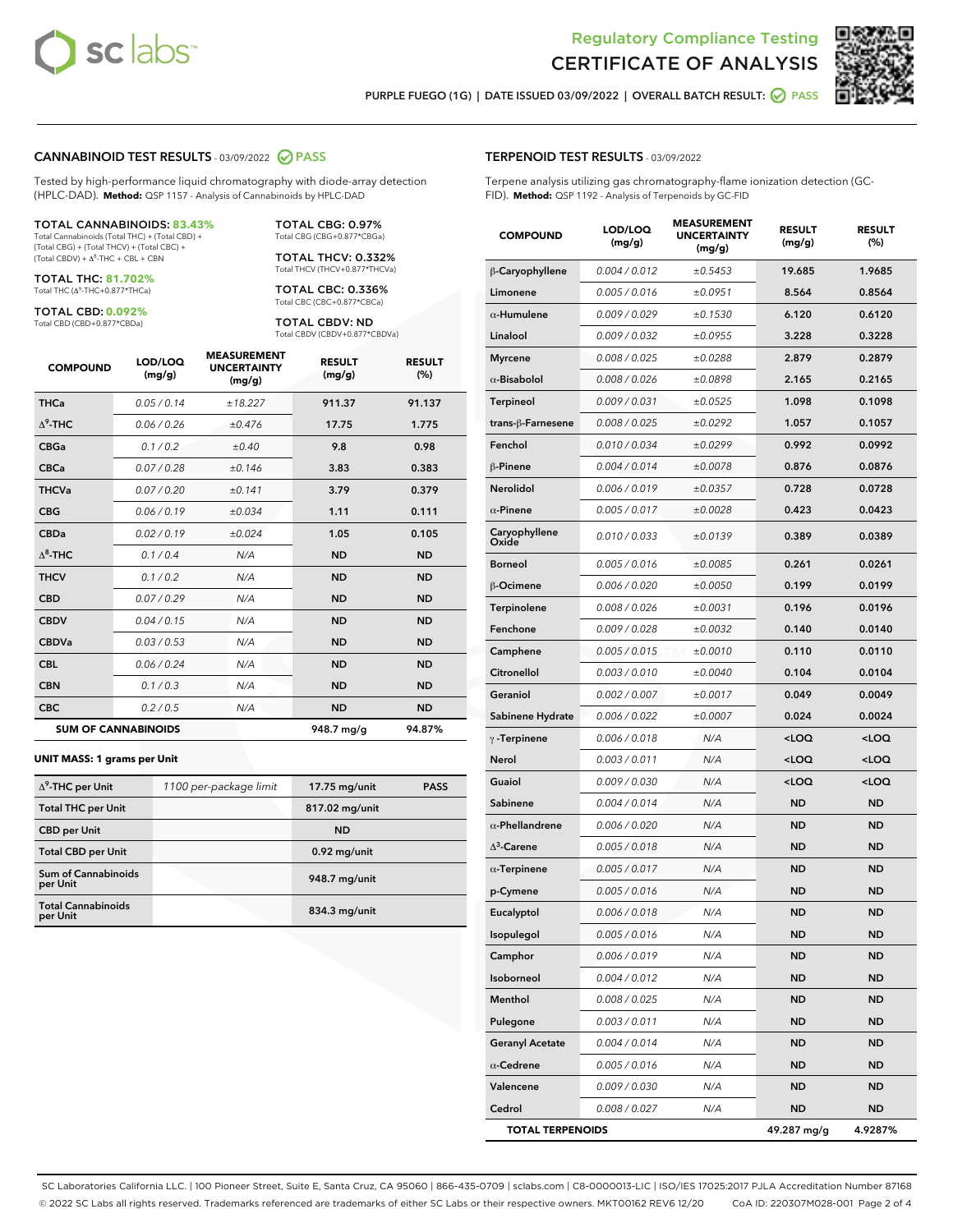



PURPLE FUEGO (1G) | DATE ISSUED 03/09/2022 | OVERALL BATCH RESULT:  $\bigcirc$  PASS

## CATEGORY 1 PESTICIDE TEST RESULTS - 03/09/2022 2 PASS

Pesticide and plant growth regulator analysis utilizing high-performance liquid chromatography-mass spectrometry (HPLC-MS) or gas chromatography-mass spectrometry (GC-MS). \*GC-MS utilized where indicated. **Method:** QSP 1212 - Analysis of Pesticides and Mycotoxins by LC-MS or QSP 1213 - Analysis of Pesticides by GC-MS

| <b>COMPOUND</b>             | LOD/LOQ<br>$(\mu g/g)$ | <b>ACTION</b><br>LIMIT<br>$(\mu g/g)$ | <b>MEASUREMENT</b><br><b>UNCERTAINTY</b><br>$(\mu g/g)$ | <b>RESULT</b><br>$(\mu g/g)$ | <b>RESULT</b> |
|-----------------------------|------------------------|---------------------------------------|---------------------------------------------------------|------------------------------|---------------|
| <b>Aldicarb</b>             | 0.03 / 0.08            | $\geq$ LOD                            | N/A                                                     | <b>ND</b>                    | <b>PASS</b>   |
| Carbofuran                  | 0.02 / 0.05            | $\ge$ LOD                             | N/A                                                     | <b>ND</b>                    | <b>PASS</b>   |
| Chlordane*                  | 0.03/0.08              | $>$ LOD                               | N/A                                                     | <b>ND</b>                    | <b>PASS</b>   |
| Chlorfenapyr*               | 0.03/0.10              | ≥ LOD                                 | N/A                                                     | <b>ND</b>                    | <b>PASS</b>   |
| Chlorpyrifos                | 0.02/0.06              | $>$ LOD                               | N/A                                                     | <b>ND</b>                    | <b>PASS</b>   |
| Coumaphos                   | 0.02 / 0.07            | $\ge$ LOD                             | N/A                                                     | <b>ND</b>                    | <b>PASS</b>   |
| Daminozide                  | 0.02 / 0.07            | ≥ LOD                                 | N/A                                                     | <b>ND</b>                    | <b>PASS</b>   |
| <b>Dichlorvos</b><br>(DDVP) | 0.03/0.09              | > LOD                                 | N/A                                                     | <b>ND</b>                    | <b>PASS</b>   |
| Dimethoate                  | 0.03 / 0.08            | $>$ LOD                               | N/A                                                     | <b>ND</b>                    | <b>PASS</b>   |
| Ethoprophos                 | 0.03/0.10              | $>$ LOD                               | N/A                                                     | <b>ND</b>                    | <b>PASS</b>   |
| Etofenprox                  | 0.02 / 0.06            | $\geq$ LOD                            | N/A                                                     | <b>ND</b>                    | <b>PASS</b>   |
| Fenoxycarb                  | 0.03/0.08              | $>$ LOD                               | N/A                                                     | <b>ND</b>                    | <b>PASS</b>   |
| Fipronil                    | 0.03 / 0.08            | $\ge$ LOD                             | N/A                                                     | <b>ND</b>                    | <b>PASS</b>   |
| Imazalil                    | 0.02 / 0.06            | $\geq$ LOD                            | N/A                                                     | <b>ND</b>                    | <b>PASS</b>   |
| <b>Methiocarb</b>           | 0.02 / 0.07            | $\ge$ LOD                             | N/A                                                     | <b>ND</b>                    | <b>PASS</b>   |
| Parathion-methyl            | 0.03/0.10              | $>$ LOD                               | N/A                                                     | <b>ND</b>                    | <b>PASS</b>   |
| <b>Mevinphos</b>            | 0.03/0.09              | $\ge$ LOD                             | N/A                                                     | <b>ND</b>                    | <b>PASS</b>   |
| Paclobutrazol               | 0.02 / 0.05            | $\ge$ LOD                             | N/A                                                     | <b>ND</b>                    | <b>PASS</b>   |
| Propoxur                    | 0.03/0.09              | $\geq$ LOD                            | N/A                                                     | <b>ND</b>                    | <b>PASS</b>   |
| Spiroxamine                 | 0.03 / 0.08            | $\ge$ LOD                             | N/A                                                     | <b>ND</b>                    | <b>PASS</b>   |
| Thiacloprid                 | 0.03/0.10              | $\geq$ LOD                            | N/A                                                     | <b>ND</b>                    | <b>PASS</b>   |

## CATEGORY 2 PESTICIDE TEST RESULTS - 03/09/2022 @ PASS

| <b>COMPOUND</b>          | LOD/LOO<br>$(\mu g/g)$ | <b>ACTION</b><br>LIMIT<br>$(\mu g/g)$ | <b>MEASUREMENT</b><br><b>UNCERTAINTY</b><br>$(\mu g/g)$ | <b>RESULT</b><br>$(\mu g/g)$ | <b>RESULT</b> |  |
|--------------------------|------------------------|---------------------------------------|---------------------------------------------------------|------------------------------|---------------|--|
| Abamectin                | 0.03/0.10              | 0.1                                   | N/A                                                     | <b>ND</b>                    | <b>PASS</b>   |  |
| Acephate                 | 0.02/0.07              | 0.1                                   | N/A                                                     | <b>ND</b>                    | <b>PASS</b>   |  |
| Acequinocyl              | 0.02/0.07              | 0.1                                   | N/A                                                     | <b>ND</b>                    | <b>PASS</b>   |  |
| Acetamiprid              | 0.02 / 0.05            | 0.1                                   | N/A                                                     | <b>ND</b>                    | <b>PASS</b>   |  |
| Azoxystrobin             | 0.02/0.07              | 0.1                                   | N/A                                                     | <b>ND</b>                    | <b>PASS</b>   |  |
| <b>Bifenazate</b>        | 0.01/0.04              | 0.1                                   | N/A                                                     | <b>ND</b>                    | <b>PASS</b>   |  |
| <b>Bifenthrin</b>        | 0.02/0.05              | 3                                     | N/A                                                     | <b>ND</b>                    | <b>PASS</b>   |  |
| <b>Boscalid</b>          | 0.03/0.09              | 0.1                                   | N/A                                                     | <b>ND</b>                    | <b>PASS</b>   |  |
| Captan                   | 0.19/0.57              | 0.7                                   | N/A                                                     | <b>ND</b>                    | <b>PASS</b>   |  |
| Carbaryl                 | 0.02/0.06              | 0.5                                   | N/A                                                     | <b>ND</b>                    | <b>PASS</b>   |  |
| Chlorantranilip-<br>role | 0.04/0.12              | 10                                    | N/A                                                     | <b>ND</b>                    | <b>PASS</b>   |  |
| Clofentezine             | 0.03/0.09              | 0.1                                   | N/A                                                     | <b>ND</b>                    | <b>PASS</b>   |  |

## CATEGORY 2 PESTICIDE TEST RESULTS - 03/09/2022 continued

| <b>COMPOUND</b>               | LOD/LOQ<br>(µg/g) | <b>ACTION</b><br><b>LIMIT</b><br>(µg/g) | <b>MEASUREMENT</b><br><b>UNCERTAINTY</b><br>$(\mu g/g)$ | <b>RESULT</b><br>(µg/g) | <b>RESULT</b> |
|-------------------------------|-------------------|-----------------------------------------|---------------------------------------------------------|-------------------------|---------------|
| Cyfluthrin                    | 0.12 / 0.38       | $\overline{c}$                          | N/A                                                     | <b>ND</b>               | <b>PASS</b>   |
| Cypermethrin                  | 0.11 / 0.32       | $\mathcal{I}$                           | N/A                                                     | <b>ND</b>               | <b>PASS</b>   |
| <b>Diazinon</b>               | 0.02 / 0.05       | 0.1                                     | N/A                                                     | <b>ND</b>               | <b>PASS</b>   |
| Dimethomorph                  | 0.03 / 0.09       | 2                                       | N/A                                                     | <b>ND</b>               | <b>PASS</b>   |
| Etoxazole                     | 0.02 / 0.06       | 0.1                                     | N/A                                                     | <b>ND</b>               | <b>PASS</b>   |
| Fenhexamid                    | 0.03 / 0.09       | 0.1                                     | N/A                                                     | <b>ND</b>               | <b>PASS</b>   |
| Fenpyroximate                 | 0.02 / 0.06       | 0.1                                     | N/A                                                     | <b>ND</b>               | <b>PASS</b>   |
| Flonicamid                    | 0.03 / 0.10       | 0.1                                     | N/A                                                     | <b>ND</b>               | <b>PASS</b>   |
| Fludioxonil                   | 0.03 / 0.10       | 0.1                                     | N/A                                                     | <b>ND</b>               | <b>PASS</b>   |
| Hexythiazox                   | 0.02 / 0.07       | 0.1                                     | N/A                                                     | <b>ND</b>               | <b>PASS</b>   |
| Imidacloprid                  | 0.04 / 0.11       | 5                                       | N/A                                                     | <b>ND</b>               | <b>PASS</b>   |
| Kresoxim-methyl               | 0.02 / 0.07       | 0.1                                     | N/A                                                     | <b>ND</b>               | <b>PASS</b>   |
| <b>Malathion</b>              | 0.03 / 0.09       | 0.5                                     | N/A                                                     | <b>ND</b>               | <b>PASS</b>   |
| Metalaxyl                     | 0.02 / 0.07       | $\overline{c}$                          | N/A                                                     | <b>ND</b>               | <b>PASS</b>   |
| Methomyl                      | 0.03 / 0.10       | 1                                       | N/A                                                     | <b>ND</b>               | <b>PASS</b>   |
| Myclobutanil                  | 0.03 / 0.09       | 0.1                                     | N/A                                                     | <b>ND</b>               | <b>PASS</b>   |
| Naled                         | 0.02 / 0.07       | 0.1                                     | N/A                                                     | <b>ND</b>               | <b>PASS</b>   |
| Oxamyl                        | 0.04 / 0.11       | 0.5                                     | N/A                                                     | <b>ND</b>               | <b>PASS</b>   |
| Pentachloronitro-<br>benzene* | 0.03 / 0.09       | 0.1                                     | N/A                                                     | <b>ND</b>               | <b>PASS</b>   |
| Permethrin                    | 0.04 / 0.12       | 0.5                                     | N/A                                                     | <b>ND</b>               | <b>PASS</b>   |
| Phosmet                       | 0.03 / 0.10       | 0.1                                     | N/A                                                     | <b>ND</b>               | <b>PASS</b>   |
| Piperonyl<br><b>Butoxide</b>  | 0.02 / 0.07       | 3                                       | N/A                                                     | <b>ND</b>               | <b>PASS</b>   |
| Prallethrin                   | 0.03 / 0.08       | 0.1                                     | N/A                                                     | <b>ND</b>               | <b>PASS</b>   |
| Propiconazole                 | 0.02 / 0.07       | 0.1                                     | N/A                                                     | <b>ND</b>               | <b>PASS</b>   |
| Pyrethrins                    | 0.04 / 0.12       | 0.5                                     | N/A                                                     | <b>ND</b>               | <b>PASS</b>   |
| Pyridaben                     | 0.02 / 0.07       | 0.1                                     | N/A                                                     | <b>ND</b>               | <b>PASS</b>   |
| Spinetoram                    | 0.02 / 0.07       | 0.1                                     | N/A                                                     | <b>ND</b>               | <b>PASS</b>   |
| Spinosad                      | 0.02 / 0.07       | 0.1                                     | N/A                                                     | <b>ND</b>               | <b>PASS</b>   |
| Spiromesifen                  | 0.02 / 0.05       | 0.1                                     | N/A                                                     | <b>ND</b>               | <b>PASS</b>   |
| Spirotetramat                 | 0.02 / 0.06       | 0.1                                     | N/A                                                     | <b>ND</b>               | <b>PASS</b>   |
| Tebuconazole                  | 0.02 / 0.07       | 0.1                                     | N/A                                                     | <b>ND</b>               | <b>PASS</b>   |
| Thiamethoxam                  | 0.03 / 0.10       | 5                                       | N/A                                                     | <b>ND</b>               | <b>PASS</b>   |
| Trifloxystrobin               | 0.03 / 0.08       | 0.1                                     | N/A                                                     | <b>ND</b>               | <b>PASS</b>   |

SC Laboratories California LLC. | 100 Pioneer Street, Suite E, Santa Cruz, CA 95060 | 866-435-0709 | sclabs.com | C8-0000013-LIC | ISO/IES 17025:2017 PJLA Accreditation Number 87168 © 2022 SC Labs all rights reserved. Trademarks referenced are trademarks of either SC Labs or their respective owners. MKT00162 REV6 12/20 CoA ID: 220307M028-001 Page 3 of 4